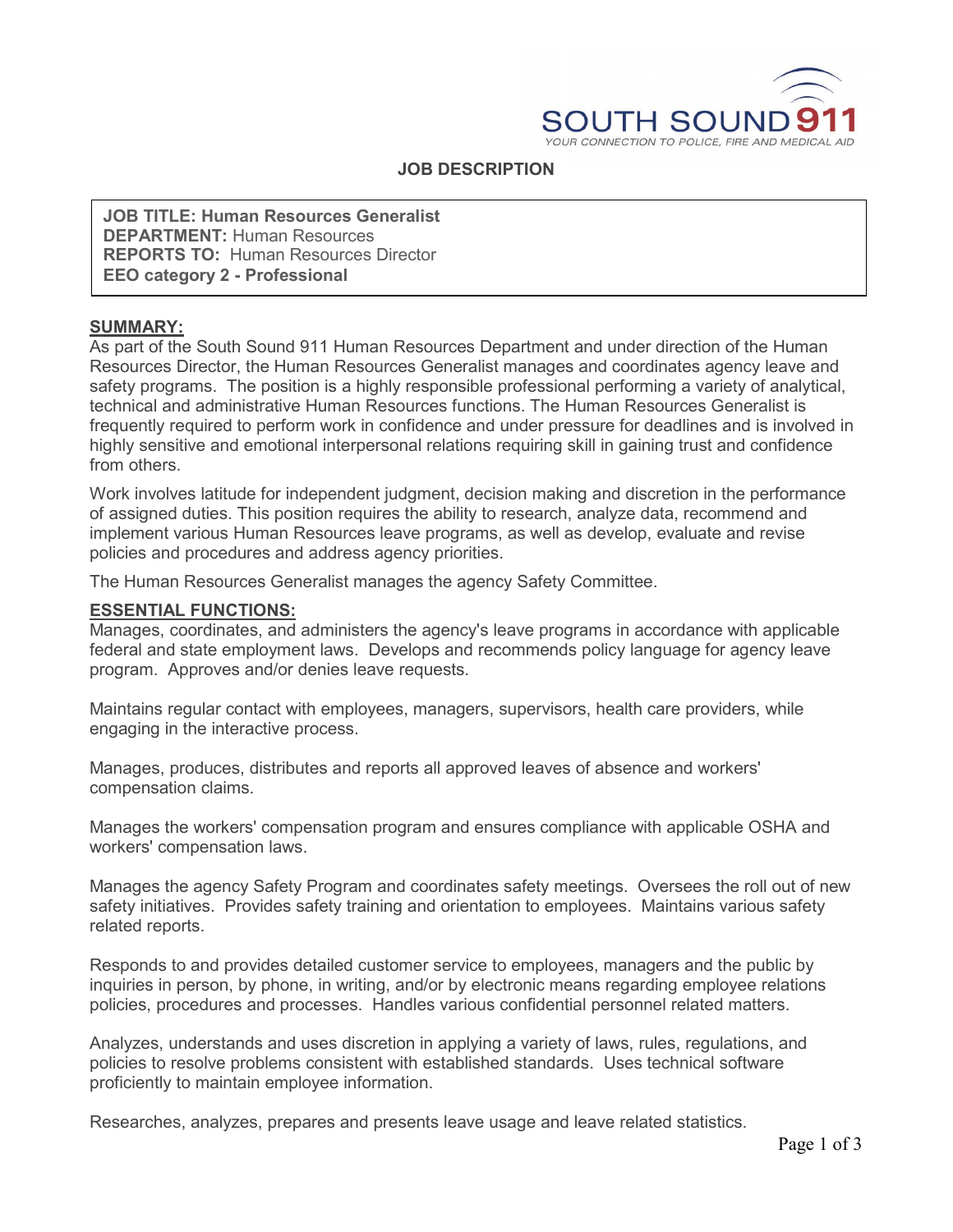Processes and coordinates various Human Resources administrative functions.

Maintains bulletin boards and other legal notice requirements.

# **REQUIRED ABILITY, KNOWLEDGE AND EXPECTATIONS:**

Fluent use of the English language.

Understand and follow written and verbal instructions.

Understand and interpret complex policies and procedures.

Read, interpret, explain, apply and follow applicable laws, codes, regulations, policies and procedures.

Perform limited clerical duties such as filing, duplication and typing.

Record-keeping, document retention, report preparation and basic research methods and techniques. Provide training and orientation to employees.

Work appropriately with confidential material and information.

Work with speed and accuracy.

Follow safety rules and regulations.

Proficient with standard suite of Microsoft Office software and database applications, fax machine, and phone system.

Exercise a high degree of independent judgment in problem solving and decision-making related to professional human resource duties.

Communicate efficiently and effectively both orally and in writing using tact, patience and courtesy. Maintain cooperative and effective working relationships with others.

Analyze situations quickly and adopt an effective course of action.

Organize work with many interruptions and multiple tasks to meet schedules and timelines. Be reliable, dependable and report for work on a consistent basis.

# **QUALIFICATIONS:**

A bachelor's degree in Public or Business Administration, Human Resources, or a related field and two (2) years of Human Resources experience at a professional level with, employment leave programs, safety programs, training, policy and procedures; or any combination of relevant education and experience with would demonstrate knowledge skill and ability to perform the essential duties listed above.

# **LICENSES, CERTIFICATES AND OTHER REQUIREMENTS:**

Human Resources certification is desirable.

# **PHYSICAL REQUIREMENTS:**

The physical demands described here are representative of those that must be met by an employee to successfully perform the essential functions of this job. Reasonable accommodations may be made to enable individuals with disabilities to perform the essential functions.

While performing the duties of this job, the employee is regularly required to sit at a computer terminal, frequent walking both indoors and out; use hands to finger, handle, or feel and talk or hear. The employee is frequently required to reach with hands and arms. The employee must occasionally lift and/or move up to 25 pounds. Specific vision abilities required by this job include close vision, distance vision, peripheral vision, depth perception and ability to adjust focus.

# **WORKING ENVIRONMENT:**

Office environment with frequent interruptions. The noise level in the work environment is usually quiet. This position will interact with employees and customers on a daily basis.

# **MACHINES/TOOLS/EQUIPMENT/WORK AIDS:**

Personal computer, copy machines, telephone, fax machine, e-mail, calculators, and printers.